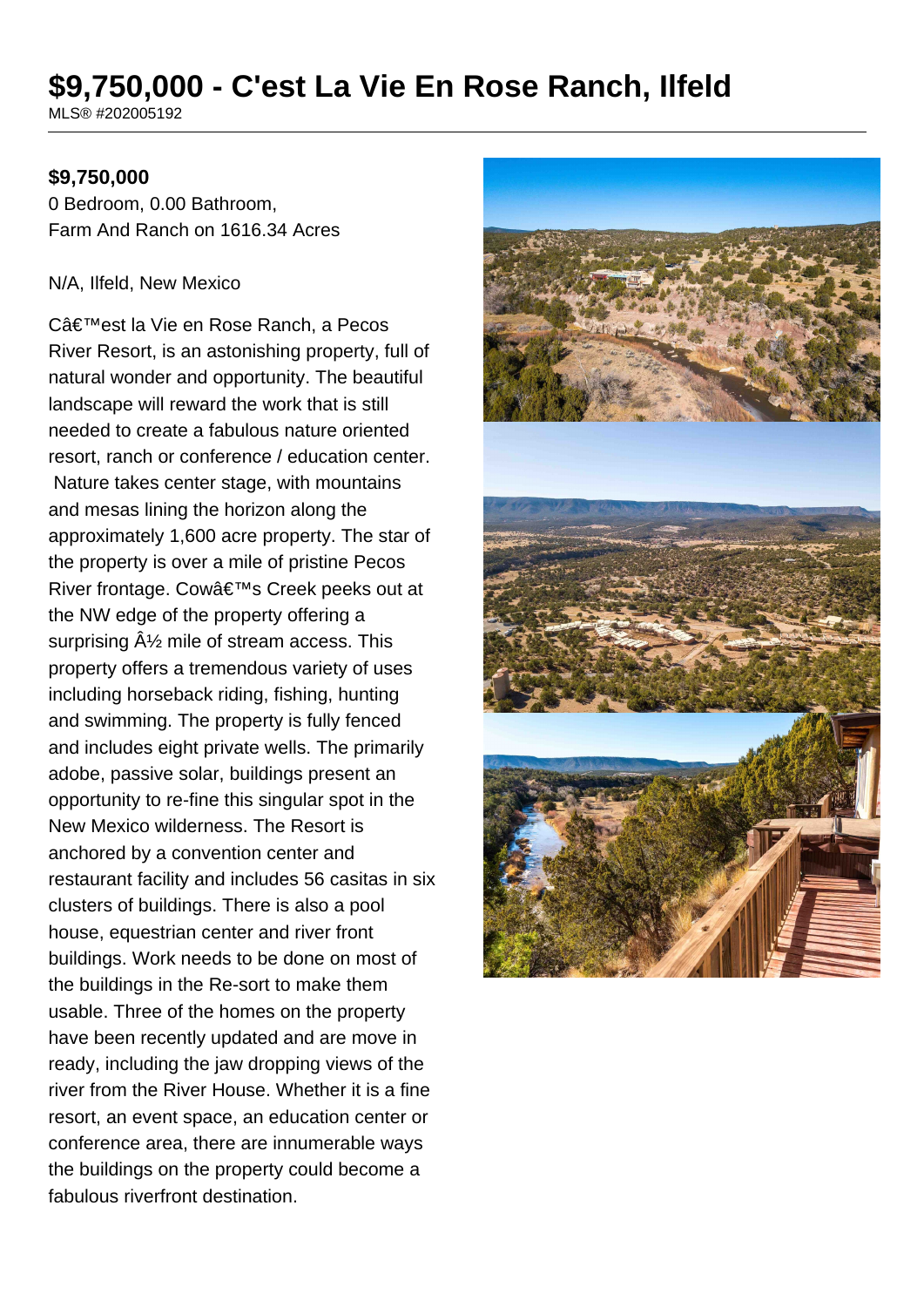## **Listing Details**

| Associate Broker Grant Alexander |                           |
|----------------------------------|---------------------------|
| <b>Listing Office</b>            | <b>Barker Realty, LLC</b> |

## **Essential Information**

| MLS@#            | 202005192       |
|------------------|-----------------|
| Price            | \$9,750,000     |
| <b>Bathrooms</b> | 0.00            |
| Acres            | 1,616.34        |
| <b>Type</b>      | Farm And Ranch  |
| Sub-Type         | Ranch, Pleasure |
| <b>Status</b>    | Active          |

## **Community Information**

| Address      | C'est La Vie En Rose Ranch |
|--------------|----------------------------|
| Area         | 9-Pecos, Rowe              |
| Subdivision  | N/A                        |
| City         | <b>Ilfeld</b>              |
| County       | San Miguel                 |
| <b>State</b> | <b>New Mexico</b>          |
| Zip Code     | 87538                      |

## **Amenities**

| <b>Utilities</b> | Yes                  |
|------------------|----------------------|
| Is Waterfront    | Yes                  |
| Waterfront       | <b>River, Stream</b> |

#### **Exterior**

| Lot Description | Grassland, Mountain Property, Solar Exposure, Wetlands, Wooded |  |  |
|-----------------|----------------------------------------------------------------|--|--|
|                 |                                                                |  |  |

## **School Information**

| Elementary | Unknown |
|------------|---------|
| Middle     | Unknown |
| High       | Unknown |

## **Additional Information**

Date Listed December 15th, 2020 Days on Market 564



The data relating to real estate for sale in this Website comes in part from the Internet Data